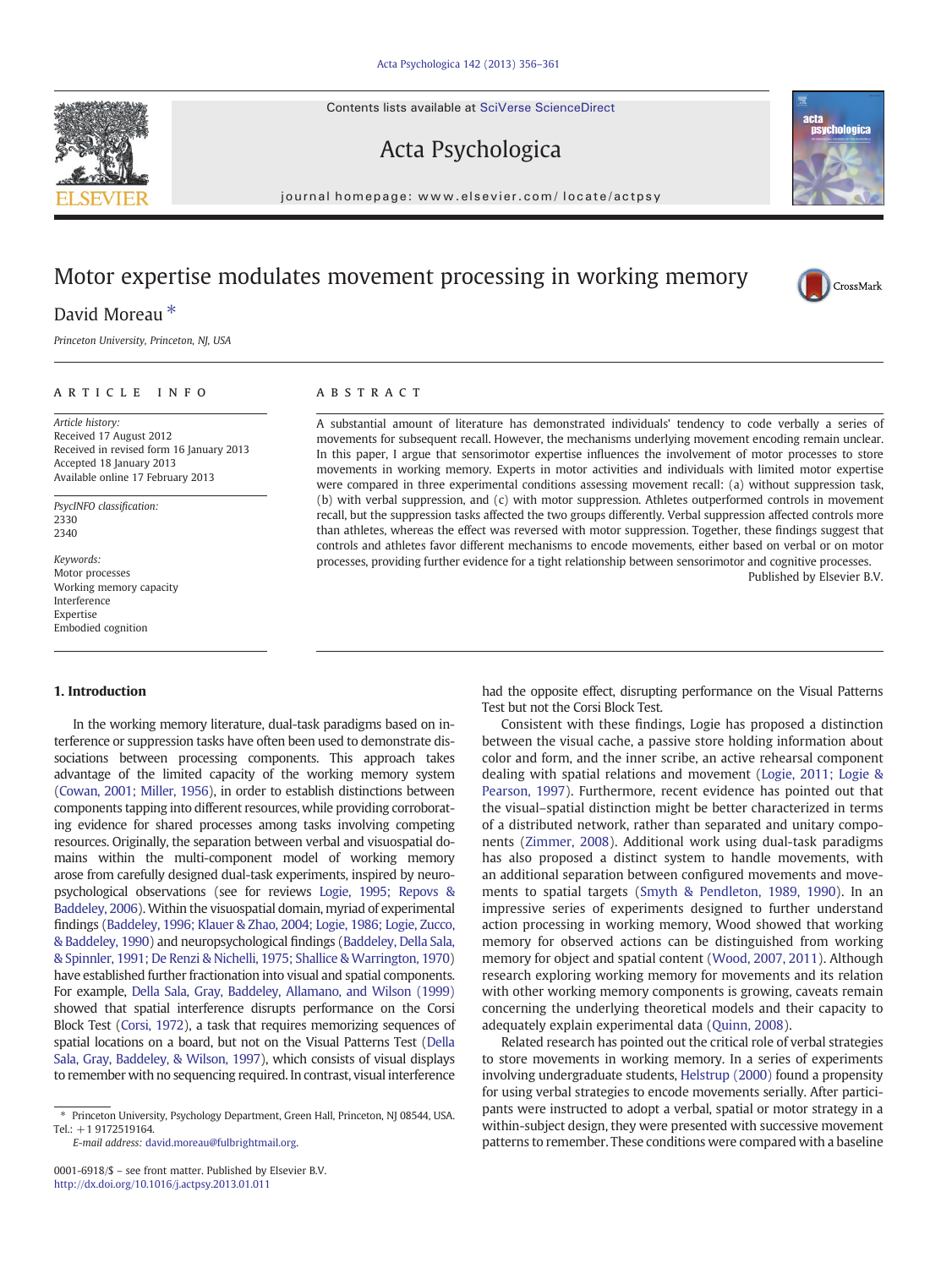recall in which the encoding strategy was not constrained. Results showed that apart from the unconstrained condition, recoding movements verbally was the most efficient strategy. Explicit motor encoding, thought to be based on motor imagery, led to the poorest performance of all conditions. Developing on this idea, a study by [Frencham, Fox, &](#page-4-0) [Maybery \(2004\)](#page-4-0) explored how verbal labeling affects movement recall. In two experiments, three conditions—baseline, congruent labels and incongruent labels—were compared. The authors found that congruent labeling enhanced recall relative to baseline, whereas incongruent labeling had a negative effect on further recall. They concluded that verbal recoding was the strategy naturally favored by participants, and that it could be enhanced via appropriate labels. Altogether, these findings suggest that individuals spontaneously recode a series of movements verbally, rather than spatially or motorically.

Exploring further the relationship between motor and verbal components, Weigelt and colleagues studied the effect of a reaching movement on verbal recall ([Weigelt, Rosenbaum, Huelshorst, &](#page-5-0) [Schack, 2009\)](#page-5-0). Participants had to manually retrieve cups from a column of drawers and memorize the letters written inside the cups. The authors found that the classical recency—but not the primacy effect was eliminated by motor manipulation inherent to letter retrieval, and concluded for tight links between motor control and higher-order processing. Consistent with these findings, a subsequent study showed that re-planning an intended action reduced letter recall performance, and that the planning stage of a grasping movement, but not execution, shared common cognitive resources with verbal working memory [\(Spiegel, Koester, Weigelt, & Schack, 2012](#page-5-0)).

Whether in the verbal or the motor domain, interference effects seem to differ depending on expertise levels. In a study comparing trained interpreters and language teachers, Christoffels and colleagues demonstrated that memory capacity is a critical feature related to high proficiency in language interpreting, suggesting that high verbal span is related to expertise in this field ([Christoffels, de Groot, & Kroll, 2006](#page-4-0)). Similarly, [Smyth and Pendleton \(1994\)](#page-5-0) showed better recall of a dance routine for professional ballet dancers than for non-dancers. Interestingly, this effect was also found on movements unrelated to dance, indicating that the mechanisms that allow superior encoding of movements were not restricted to the field of expertise. Overall recall of dance movements was not superior to this of unrelated movements in dancers, in contrast with traditional views leaning toward a domain-specific advantage (see for a review [Starkes & Allard, 1993](#page-5-0)). Furthermore, both articulatory and movement suppression tasks interfered with dancers' spans.

One particular issue that was not investigated in the study by Smyth and Pendleton, however, is whether motor experts rely on different resources than novices to encode a set of movements. Using dual-task designs, recent experimental evidence indicated that elite athletes favor motor processes when performing a mental rotation task, whereas non-athletes treat the same stimuli as visual [\(Moreau,](#page-5-0) [2012](#page-5-0)). In this experiment, however, high and low mental rotation performers within the group of non-athletes were not affected differently by a movement interference task, suggesting that motor strategies were not a factor mediating differences among individuals with limited motor expertise. These findings suggest an experience-based embodied mechanism in cognition, potentially varying along a continuum rather than in an all-or-none fashion. Thus, sensorimotor experience can shape the involvement of motor processes in cognitive reasoning, in line with recent research in the field of neuroplasticity emphasizing the structural and functional adaptability of the neural system throughout the lifespan [\(van Praag, Kempermann, & Gage, 2000\)](#page-5-0).

The above experiment [\(Moreau, 2012\)](#page-5-0) did not, however, specify how motor expertise modulates the processes and strategies involved in movement recall itself. As motor learning relies on repeated associations between movement control and its outcomes, trained individuals build motor representations that allow sustained performance at a high level ([Schack & Mechsner, 2006\)](#page-5-0). In their field of expertise, stored representations lead to efficient identification

of one's or others' body configurations [\(Bläsing & Schack, 2012;](#page-4-0) [Calvo-Merino, Glaser, Grezes, Passingham, & Haggard, 2005](#page-4-0)), to facilitate appropriate actions integrated within space and time constraints. As a result, does extensive experience dealing with movement configurations lead elite athletes to encode movements motorically, rather than verbally? And if so, is this process restricted to movements related to the field of expertise or does it transfer to unfamiliar motor coordination? In broader terms, does sensorimotor experience influence the way we store and process general motor patterns?

The aim of the present experiment was to provide answers to these questions. To that purpose, motor experts and non-experts were selected to participate in an experiment assessing memory span for movements, including verbal and motor suppression tasks. Because motor expertise has been related to better movement recall in previous studies ([Dijkstraa, MacMahon, & Misirlisoy, 2008](#page-4-0); see also [Bläsing et al., 2012](#page-4-0), for a review), experts were expected to recall movements more efficiently than non-experts. Following the hypothesis of predominant motor strategies for elite athletes and verbal strategies for non-athletes, converse effects of expertise were expected on both suppression conditions, namely greater decrease in recall for athletes when exposed to motor suppression, and greater decrease in recall for controls in the verbal suppression condition.

#### 2. Method

#### 2.1. Participants

A total of 36 participants with normal or corrected-to-normal vision consented to the present experiment (18 females; 32 right-handed;  $M=22.5$  years; range 18-27 years;  $SD=2.47$ ). They were not paid for their participation. The study was conducted in accordance with the American Psychological Association Ethical Guidelines and with the Helsinki Declaration of 1975.

The expert group consisted of 18 athletes (9 female,  $M = 22.8$ ;  $SD = 2.53$ ), who practiced wrestling at elite level, as this activity has shown to induce embodied strategies in spatial reasoning tasks [\(Moreau, Mansy-Dannay, Clerc, & Guerrien, 2011](#page-5-0)). The inclusion criterion for this group was to hold at least one selection in a national or international event at the time of the experiment. The control group consisted of 18 participants (9 female,  $M=22.3$ ;  $SD=2.44$ ), who did not practice any sport or physical activity on a regular basis. Although controls had various athletic backgrounds, none of these qualified as regular practice in a given physical activity, defined as being sustained at least over a month. This lack of commitment prevented them from acquiring substantial expertise in a single physical activity. None of the participants played a musical instrument.

#### 2.2. Material and procedure

Participants performed a movement recall task in three different experimental conditions: (a) without suppression; (b) with verbal suppression; (c) with motor suppression. Thus, conditions (b) and (c) used dual-task paradigms. Condition (a) was performed first for all participants. The presentation order of conditions (b) and (c) was counterbalanced across subjects. Pictures of static bodies were used for all conditions of the experiment, as they have been shown to induce motor processing in previous studies [\(Güldenpenning, Koester, Kunde,](#page-4-0) [Weigelt, & Schack, 2011; Moreau, 2012\)](#page-4-0).

The experimental procedure was designed using E-Prime 2.0 (©Psychology Software Tools, Inc., 2010) and Java script editors. Participants sat approximately 70 cm away from a 17-inch computer screen. An example-trial for each of the three conditions is presented in [Fig. 1](#page-2-0).

#### 2.2.1. No-suppression condition

Twenty sequences of six pictures depicting body movements were generated from a pool of 28 stimuli created for the experiment. The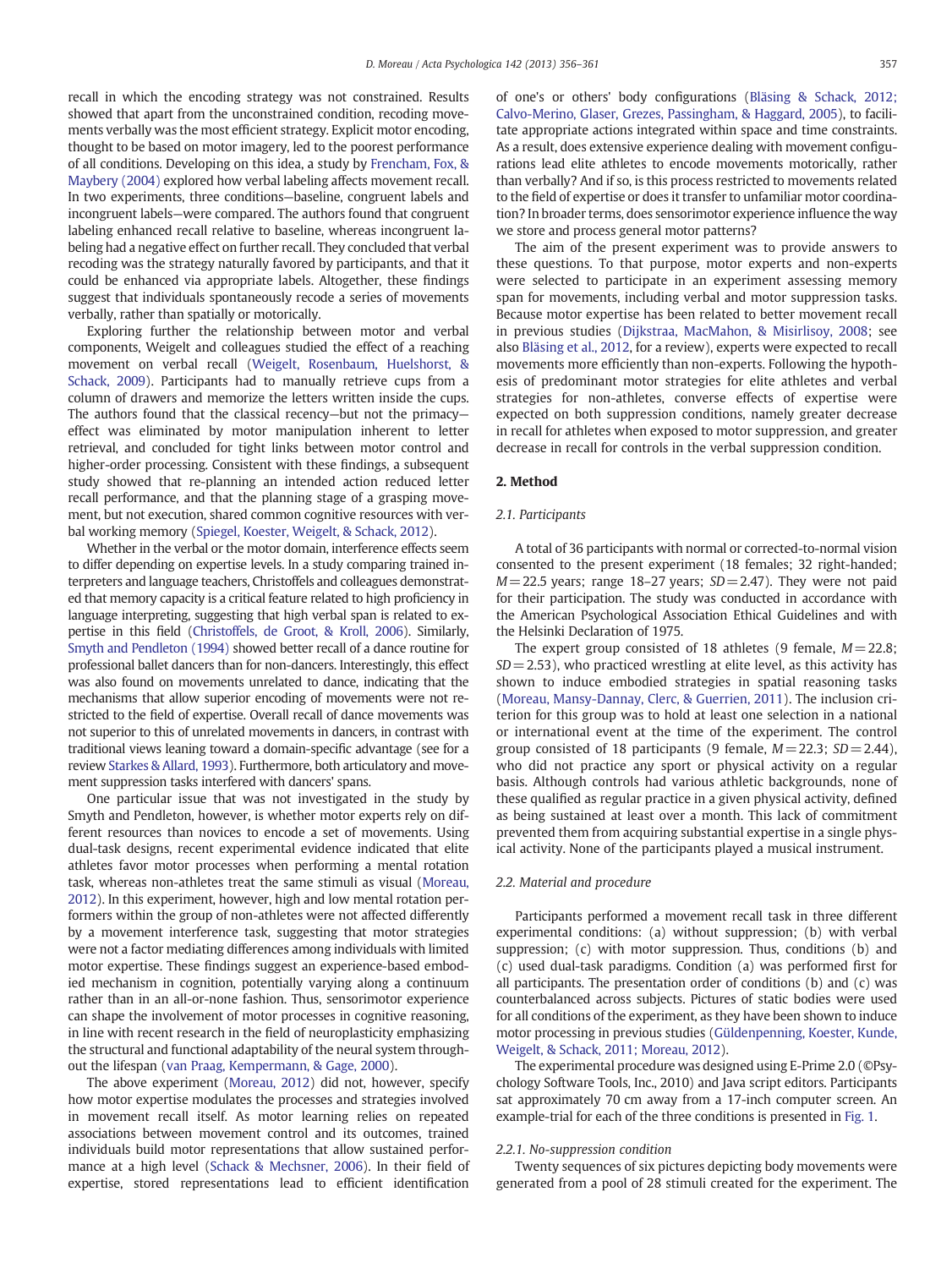<span id="page-2-0"></span>

Fig. 1. Example stimuli and procedures for the three experimental conditions: (A) no-suppression condition, (B) verbal suppression condition, and (C) motor suppression condition. Each example depicts one trial. The experiment consisted of 20 trials in each condition.

movements consisted of a combination of arm and leg positions. After a blank screen displaying a fixation cross, each picture appeared on the screen for 1500 ms, in a randomized presentation except for the exclusion of two identical items following each other. After the last item was presented, participants had 1 minute to recall the sequence in order, by pointing the corresponding body movements on a screen displaying the 28 pictures included in the experiment in a randomized order. This condition provided baseline scores for both groups of expertise. Scoring was serial, with one point credited only if both the movement and the order were accurate. Scores were subsequently converted into averages per sequence.

#### 2.2.2. Suppression conditions

The suppression conditions included the movement span task described above, with an additional interference task. Prior to stimuli presentation, participants were asked to either start repeating a verbal pattern (verbal suppression condition) or producing a motor sequence (motor suppression condition), until the entire sequence of six movements had been presented.

The suppression patterns were based on a drumming drill known as the single paradiddle. In the verbal suppression condition, the pattern was the following:

[la-al-op-po] [la-la-al-op-op-po] [la-al-al-op-po-po]

In the motor suppression condition, coding right hand (RH), left hand (LH), right leg (RL), and left leg (LL), participants were instructed to tap the tips of their hands and feet alternately in the following sequence:

RH-LH-RL-LL RH-RH-LH-RL-RL-LL RH-LH-LH-RL-LL-LL

The suppression patterns were rehearsed before starting each condition to ensure participants understood the design and could perform it accurately. The testing session started when participants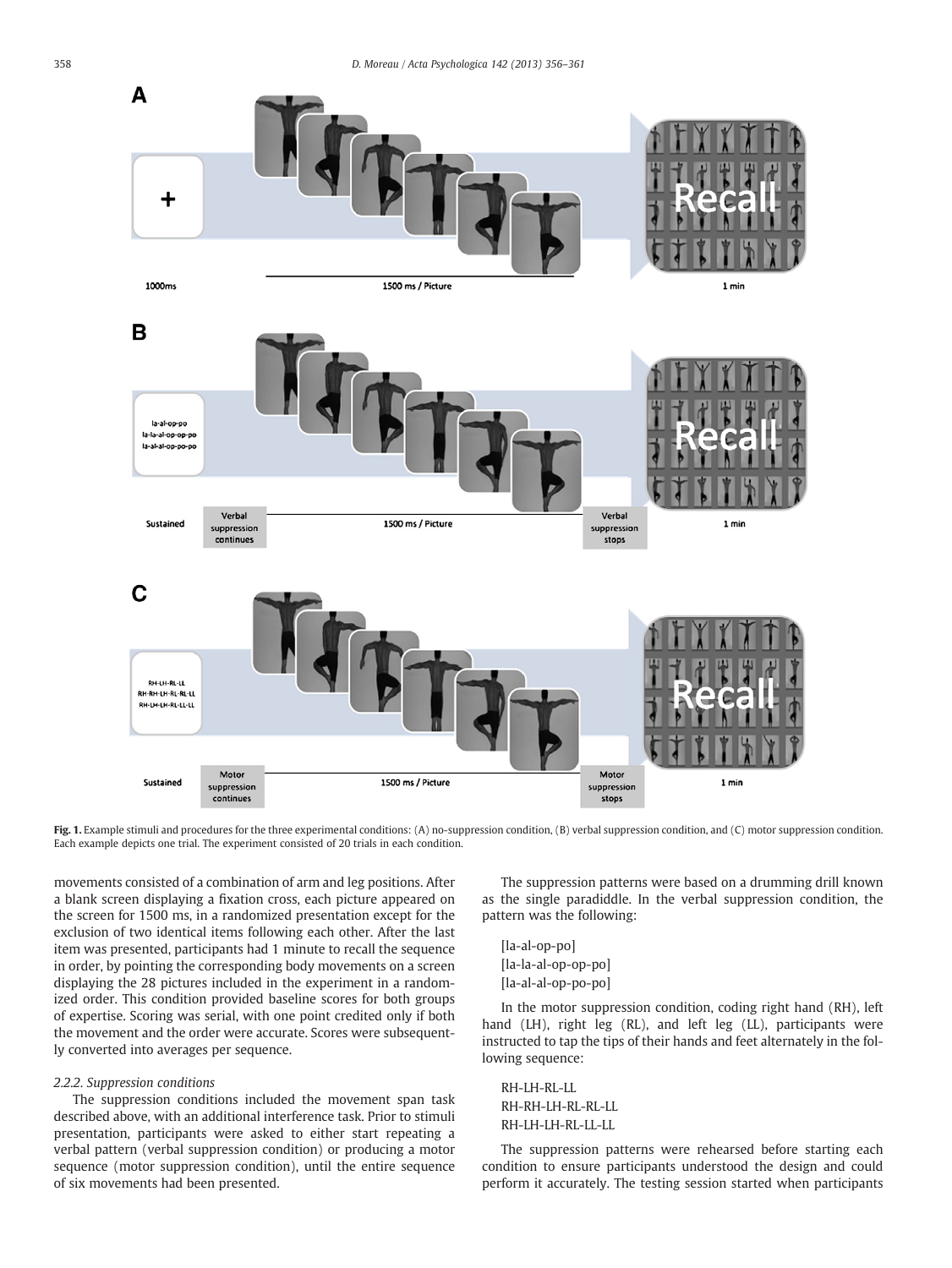could repeat the pattern three times consecutively without errors, at a frequency of one syllable or movement per s., synchronized with a digital metronome. The metronome was present throughout the entire testing session to provide participants with timing referential and to control for accuracy. Participants were instructed to sustain the suppression pattern throughout the series, until the recall display of 28 pictures was presented. From that moment, they could stop concurrent rehearsal and respond by pointing on the screen the movements of the series. The importance of keeping the suppression task accurate at all times throughout the 20 series was emphasized, and non-accurate trials were excluded from the analyses  $(5\%)$ . Scoring was identical to the no-suppression condition.

### 3. Results

I report here a 2 (expert, control) $\times$ 3 (no suppression, verbal suppression, motor suppression) mixed factorial ANOVA with repeated measures on the last factor. Mauchly's test indicated that the assumption of sphericity had been violated ( $\chi^2(2)$  = 17.50, p<.001), therefore the initial degrees of freedom were corrected using the Greenhouse– Geisser estimates of sphericity ( $\varepsilon$  = .71). The p-values reflect these changes.

The analysis revealed a significant interaction between expertise and condition  $(F(1.42, 48.17) = 21.21, p<.001, \eta_p^2 = .38)$ , underlining differential effects of expertise on the three conditions (Fig. 2). Simple effects of expertise at each level of condition showed better recall for athletes without interference and with verbal suppression  $(F(1,34)$  = 10.98, p < .01,  $\eta_{\rm p}^2$  = .24; F(1,34) = 38.82, p < .001,  $\eta_{\rm p}^2$  = .53, respectively), but no difference in the motor suppression condition.

Additional analyses were subsequently conducted to assess performance decreases from the no-suppression condition to the suppression conditions. A 2 (expert, control) $\times$ 2 (no suppression, verbal suppression) mixed factorial ANOVA with repeated measures on the last factor showed a greater decrease for controls than for athletes from no suppression to verbal suppression (respectively 0.63 item/sequence vs. 0.19 item/sequence; F(1,34) = 20.28, p<.001,  $\eta_{\rm p}^2$  = .37), which suggests that controls rely more extensively on verbal encoding. A simple effects analysis indicated that both controls' and athletes' performance dropped from the no-suppression to the verbal suppression condition  $(F(1,17)=68.71, p<.001, \eta_p^2=.80$  and  $F(1,17)=9.31, p<.01, \eta_p^2=.35,$ respectively). By contrast, a 2 (expert, control) $\times$ 2 (no suppression, motor suppression) mixed factorial ANOVA with repeated measures on the last factor showed a greater decrease for athletes than for controls from no suppression to motor suppression (respectively 1.09



Fig. 2. Athletes and controls movement span mean item recall in the three experimental conditions. Error bars represent standard error of the means. All differences are significant ( $p$ <.05; dependent and independent samples), except for the difference between athletes and controls in the motor suppression condition.

item/sequence vs. 1.65 item/sequence;  $F(1,34) = 12.11$ ,  $p<.01$ ,  $\eta_p^2 = .26$ ), which suggests that athletes rely more extensively on motor encoding. A simple effects analysis indicated that both controls' and athletes' performance dropped from the no-suppression to the motor suppression condition  $(F(1,17)=136.77, p<.001, \eta_p^2=.90$  and  $F(1,17)=158.99, p<.001,$  $\eta_{\rm p}^2$ =.89, respectively). Thus, the recall advantage for motor experts persisted from the simple movement recall to the verbal suppression condition, but vanished in the motor suppression condition, indicating that controls favor verbal encoding whereas athletes favor motor processes to encode movements.

Athletes performed better than controls in the no-suppression condition. Therefore, it is possible that the differential effect observed when introducing suppression tasks was due to differences in memorizing ability. To discard this possibility, ANCOVAs using no-suppression performance as covariates were conducted for each suppression task. Consistent with the results reported previously, the analyses showed main effects of expertise, even after initial performance was controlled for (verbal suppression condition:  $F(1,33) = 23.43$ ,  $p < .001$ ,  $\eta_p^2 = .41$ ; whereas the effect was non-significant for motor suppression condition:  $F(1,33) = 3.20, p = .083, \eta_{\rm p}^2 = .09$ ).

#### 4. Discussion

The aim of the present experiment was to specify how motor expertise influences the involvement of motor processes in a movement recall task. To investigate this issue, athletes and controls performed a body movement memory task, in the face of verbal and motor interference. Athletes showed higher performance than controls when no suppression task was used, which suggests that motor expertise in movement encoding extends beyond practiced movements. As such, this finding confirms previous studies [\(Dijkstraa et al., 2008;](#page-4-0) [Smyth & Pendleton, 1994](#page-4-0)).

The two suppression tasks provided further insight into the underlying processes favored by athletes and controls to store visually presented movements. As expected from previous literature on verbal encoding of movements [\(Frencham et al., 2004; Helstrup, 2000](#page-4-0)), controls proved to rely strongly on verbal processes to perform the memory task, which indicates that individuals tend to favor verbal strategies to store and recall movements. However, motor suppression had a dramatic converse effect on performance, affecting athletes more than controls. In the motor suppression condition, athletes showed considerable decrease in performance compared with the verbal condition. This finding suggests that athletes' high performance in the simple movement recall task relies heavily on motor encoding. When this possibility was suppressed, recall performance dropped significantly. Moreover, when initial differences in the no-suppression condition were controlled for, this pattern of findings was not altered. In other words, the differential effects of the suppression conditions on the two groups were not due to initial differences in movement recall performance. Together, these results corroborate findings by [Shebani and Pulvermüller \(2013\)](#page-5-0) showing that arms and legs motion impairs working memory for limb-related action words, while emphasizing the role of prior sensorimotor experience to specify impairment. In this regard, the present findings also confirm a previous study by [Moreau \(2012\)](#page-5-0) demonstrating the influence of sensorimotor experience on spatial processing and reasoning, and lend support for the embodied approach of cognition which assumes an interrelation between conceptual and sensorimotor processes (see for example [Costantini, Ambrosini, & Sinigaglia, 2012; Taylor &](#page-4-0) [Zwaan, 2010](#page-4-0); see also [Barsalou, Simmons, Barbey, & Wilson, 2003,](#page-4-0) for a review).

Taken together, these findings suggest that the ability to engage motor processes is experience-dependent: extensive motor practice induces subsequent motor processing in recall. Athletes might have shifted from verbally-based to motor-based strategies, probably because verbal coding leads to action delays in sports due to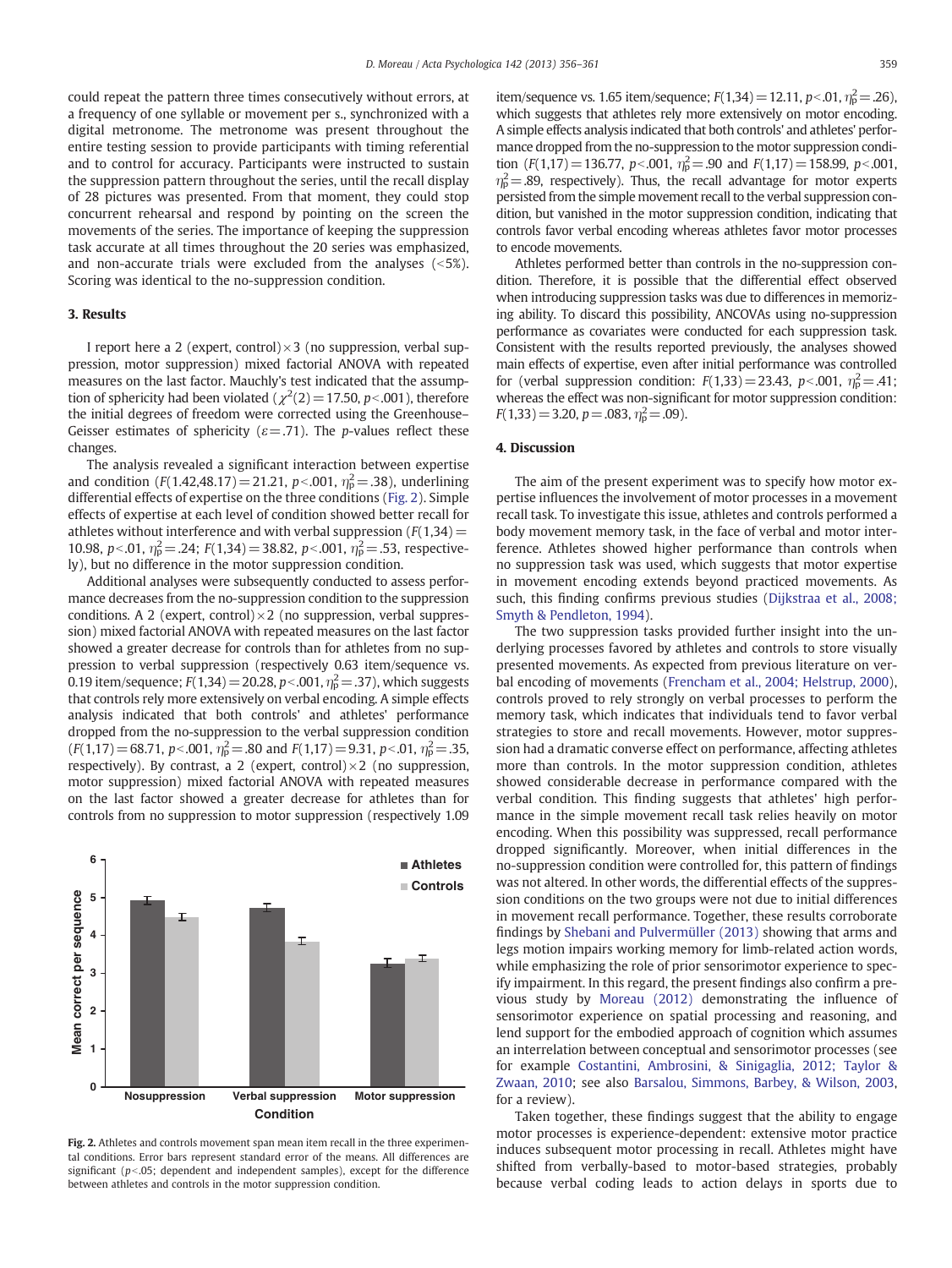<span id="page-4-0"></span>interference (Hiscock, Caroselli, & Wood, 2006), and is therefore not efficient to reach an optimal level of motor performance (Boutin, Fries, Panzer, Shea, & Blandin, 2010). Verbal processes are needed at early stages of motor skill acquisition, but movements are subsequently internalized motorically, relying mainly on the implicit system [\(Reber, 1993\)](#page-5-0). This explains why it is often difficult to describe verbally a movement, especially for athletes with a high degree of expertise. However, the present experiment underlines that a motor strategy might not be adapted in case of motor interference, because both processes compete for similar resources. This idea follows literature in the field of neuroscience which shows that understanding others' actions depend on individuals' capacity to mimic them, via the mirror system (see for a review [Rizzolatti &](#page-5-0) [Sinigaglia, 2010\)](#page-5-0). According to this view, incongruent movements act detrimentally to action understanding, due to simultaneous activation of overlapping neural networks to process observation and execution (Kilner, Paulignan, & Blakemore, 2003).

Developing on this idea within the present experiment, the plastic changes that have occurred over time seem durable enough to handicap athletes in the motor suppression task. If individuals could easily switch between verbal and motor encoding of movements, athletes would have adapted their strategic behavior toward verbal encoding in the motor suppression task. The absence of such a flexible behavior suggests that the underlying mechanisms in motor encoding of movements involve structures that do not depend on adaptable strategies. This particular point indicates that verbal encoding and motor encoding are not controllable strategies, but rather are rooted in processes that require substantial time and effort to be altered.

Related to this point, athletes' span for movements did not seem to increase with extensive motor practice, even though evidence shows that elite athletes recognize movement patterns more quickly and accurately than novices or non-athletes (Aglioti, Cesari, Romani, & Urgesi, 2008; Didierjean & Marmèche, 2005). One could suppose that if it did, they would have coped with the surplus of motor information added by the motor suppression task. In the present study, this was clearly not the case. Despite being motor experts, athletes showed strongly impaired performance when forced to process additional motor content in the motor suppression condition. This idea is consistent with a limited and fairly rigid capacity in working memory, regardless of the content manipulated (Cowan, 2001). Rather than being able to hold more information per se, athletes seem to process motor information more efficiently, therefore allowing the involvement of motor processes in non-motor tasks, with positive outcomes.

It should be acknowledged, however, that the suppression tasks used in the present experiment are more difficult than those usually found in dual-task studies of working memory (Baddeley, Chincotta, & Adlam, 2001). Thus, there is a possibility that difficulty participated in yielding stronger effect sizes, with suppression tasks potentially placing large demands on modality-independent resources such as executive control. The rationale behind this design was that the suppression tasks needed to be complex enough to affect movement processing in individuals who handle motor patterns daily. In that sense, the expert population of the present study necessitated going beyond a specific threshold under which interference would have no effect or limited impact, in order to better understand the processes underlying movement encoding. However, the sole difficulty of the suppression tasks cannot account for the significant interaction observed between verbal and motor suppression conditions, nor for the consistency of the results when initial performance in movement recall was controlled for.

Regarding the suppression tasks implemented in the present experiment, one last point deserves particular attention. Although one might argue that the motor suppression task could induce verbal strategies in controls to help monitoring motor execution, this is not likely, since the suppression pattern was practiced before starting the motor suppression condition. In fact, participants typically

verbalized the pattern the first few occurrences before the beginning of the experiment, but this verbal rehearsal disappeared prior to or at the onset of the first trial, as the experiment began only once participants mastered the motor pattern without errors. Furthermore, the fact that the motor suppression condition was not as detrimental as the verbal suppression condition for the control group, relative to the athletes group, provide further evidence against verbal coding of motor tapping in controls.

Overall, the present findings emphasize two major points. First, individual differences in strategies and processes underlying working memory tasks should be considered when assessing simple or complex spans, as similar results may arise via the recruitment of radically different components. In itself, the nature of the task does not guarantee the involvement of specific processes across individuals. Second, building up on previous literature, the paper underlines the significant impact of sensorimotor experience in a wide variety of cognitive processes, including working memory, thus providing further evidence for a tight relationship between sensorimotor and cognitive processes.

#### References

- Aglioti, S. M., Cesari, P., Romani, M., & Urgesi, C. (2008). Action anticipation and motor resonance in elite basketball players. Nature Neuroscience, 11, 1109–1116.
- Baddeley, A. (1996). Exploring the central executive. Quarterly Journal of Experimental Psychology, 49A, 5–28.
- Baddeley, A., Chincotta, D., & Adlam, A. (2001). Working memory and the control of action: Evidence from task switching. Journal of Experimental Psychology. General, 130(4), 641–657.
- Baddeley, A., Della Sala, S., & Spinnler, H. (1991). The two-component hypothesis of memory deficit in Alzheimer's disease. Journal of Clinical and Experimental Neuropsychology, 13, 341–349.
- Barsalou, L. W., Simmons, W. K., Barbey, A. K., & Wilson, C. D. (2003). Grounding conceptual knowledge in modality-specific systems. Trends in Cognitive Sciences, 7(2), 84–91.
- Bläsing, B., Calvo-Merino, B., Cross, E. S., Jola, C., Honisch, J., & Stevens, C. J. (2012). Neurocognitive control in dance perception and performance. Acta Psychologica, 139(2), 300–308.
- Bläsing, B., & Schack, T. (2012). Mental representation of spatial movement parameter in dance. Spatial Cognition and Computation, 12, 111–132.
- Boutin, A., Fries, U., Panzer, S., Shea, C. H., & Blandin, Y. (2010). Role of action observation and action in sequence learning and coding. Acta Psychologica, 135(2), 240–251.
- Calvo-Merino, B., Glaser, D. E., Grezes, J., Passingham, R. E., & Haggard, P. (2005). Action observation and acquired motor skills: An FMRI study with expert dancers. Cerebral Cortex, 15, 1243–1249.
- Christoffels, I. K., de Groot, A. M. B., & Kroll, J. F. (2006). Memory and language skills in simultaneous interpreters: The role of expertise and language proficiency. Journal of Memory and Language, 54, 324–345.
- Corsi, P. M. (1972). Human memory and the medial temporal region of the brain. Dissertation Abstracts International, 34(02), 891B.
- Costantini, M., Ambrosini, E., & Sinigaglia, C. (2012). Out of your hand's reach, out of my eyes' reach. The Quarterly Journal of Experimental Psychology, 65(5), 848–855.
- Cowan, N. (2001). The magical number 4 in short-term memory: A reconsideration of mental storage capacity. The Behavioral and Brain Sciences, 24, 87–185.
- De Renzi, E., & Nichelli, P. (1975). Verbal and non-verbal short-term memory impairment following hemispheric damage. Cortex, 11, 341–353.
- Della Sala, S., Gray, C., Baddeley, A., Allamano, N., & Wilson, L. (1999). Pattern span: A tool for unwelding visuo-spatial memory. Neuropsychologia, 37, 1189–1199.
- Della Sala, S., Gray, C., Baddeley, A., & Wilson, L. (Eds.). (1997). Visual patterns test. Bury St Edmunds: Thames Valley Test Company.
- Didierjean, A., & Marmèche, E. (2005). Anticipatory representation of visual basketball scenes by novice and expert players. Visual Cognition, 12(2), 265–283.
- Dijkstraa, K., MacMahon, C., & Misirlisoy, M. (2008). The effects of golf expertise and presentation modality on memory for golf and everyday items. Acta Psychologica, 128(2), 298–303.
- Frencham, A. R., Fox, A. M., & Maybery, M. T. (2004). Effects of verbal labeling on memory for hand movements. Journal of the International Neuropsychological Society, 10, 355–361.
- Güldenpenning, I., Koester, D., Kunde, W., Weigelt, M., & Schack, T. (2011). Motor expertise modulates the unconscious processing of human body postures. Experimental Brain Research, 213(4), 383–391.
- Helstrup, T. (2000). The effect of strategies and contexts on memory for movement patterns. Scandinavian Journal of Psychology, 41(3), 209–215.
- Hiscock, M., Caroselli, J. S., & Wood, S. (2006). Concurrent counting and typing: Lateralized interference depends on a difference between the hands in motor skill. Cortex, 42(1), 38–47.
- Kilner, J. M., Paulignan, Y., & Blakemore, S. J. (2003). An interference effect of observed biological movement on action. Current Biology, 13(6), 522–525.